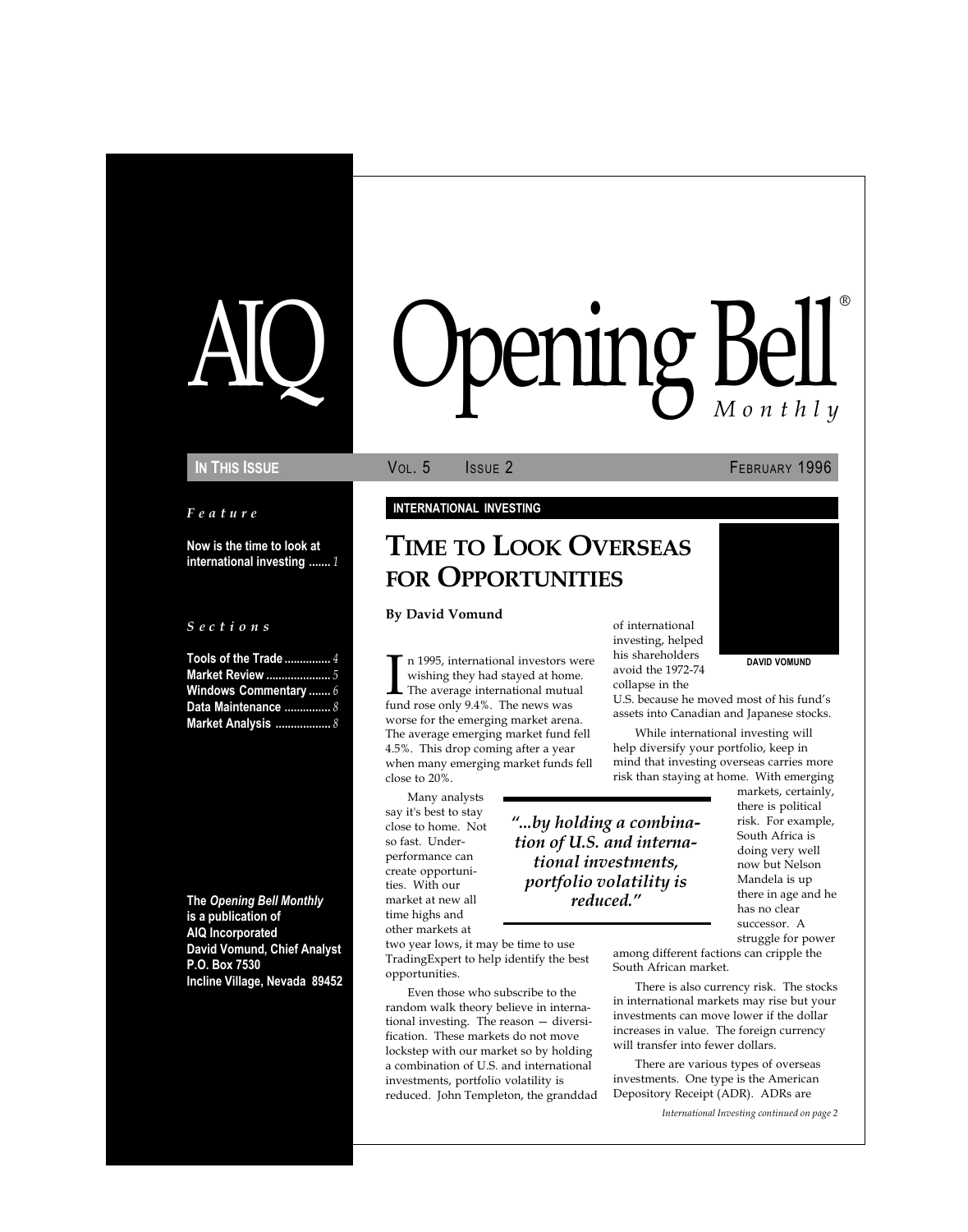## AIQ Opening Bell

#### INTERNATIONAL INVESTING continued ...

| <b>International Closed-End Funds</b><br>Data as of 01/15/96 |                         |                             |                      |                         |                             |  |  |
|--------------------------------------------------------------|-------------------------|-----------------------------|----------------------|-------------------------|-----------------------------|--|--|
| <b>Ticker</b>                                                | <b>Fund Name</b>        | Premium/<br><b>Discount</b> | <b>Ticker</b>        | <b>Fund Name</b>        | Premium/<br><b>Discount</b> |  |  |
| AF                                                           | Argentina               | 8.1                         | <b>LDF</b>           | Latin Amer Disc.        | $-3.8$                      |  |  |
| <b>APB</b>                                                   | Asia Pacific            | 4.6                         | LAQ                  | Latin Amer Eq           | $-2.3$                      |  |  |
| <b>OST</b>                                                   | Austria                 | $-18.4$                     | LLF                  | Latin Amer Growth       | $-5.9$                      |  |  |
| <b>BZF</b>                                                   | <b>Brazil</b>           | 9.4                         | <b>LAM</b>           | Latin Amer Inv.         | $-1.5$                      |  |  |
| <b>BZL</b>                                                   | <b>Brazilian Equity</b> | 0.0                         | <b>MF</b>            | Malaysia                | 3.4                         |  |  |
| <b>CH</b>                                                    | Chile                   | $-5.7$                      | <b>MXF</b>           | Mexico                  | $-8.1$                      |  |  |
| <b>CHN</b>                                                   | China                   | 15.0                        | <b>MXE</b>           | Mexico Equity & Inc.    | $-7.0$                      |  |  |
| <b>CRF</b>                                                   | Czech Republic          | 6.2                         | AFF                  | Morgan St Africa        | $-23.5$                     |  |  |
| <b>MEF</b>                                                   | <b>Emerging Mexico</b>  | $-6.5$                      | <b>APF</b>           | Morgan St Asia          | $-4.9$                      |  |  |
| EF                                                           | Europe                  | $-9.6$                      | IIF                  | Morgan St India         | 17.9                        |  |  |
| <b>FAK</b>                                                   | Fidelity Ad Korea       | $-3.2$                      | <b>NSA</b>           | New South Africa        | $-22.9$                     |  |  |
| <b>ISL</b>                                                   | First Isreal            | $-7.6$                      | <b>PKF</b>           | Pakistan Inv.           | $-12.8$                     |  |  |
| FPF                                                          | First Philippine        | $-15.6$                     | PGF                  | Portugal                | $-10.5$                     |  |  |
| <b>FRF</b>                                                   | France Growth           | $-11.6$                     | <b>ROC</b>           | ROC Taiwan              | 16.1                        |  |  |
| <b>GTD</b>                                                   | <b>GT</b> Devel Mkts    | $-9.4$                      | <b>SHF</b>           | Schroder Asian          | $-3.4$                      |  |  |
| <b>GTF</b>                                                   | GT Gr Europe            | $-13.0$                     | <b>SAF</b>           | <b>Scudder New Asia</b> | 8.1                         |  |  |
| <b>GER</b>                                                   | Germany Fund            | $-17.0$                     | $\operatorname{NEF}$ | Scudder New Europe      | $-13.2$                     |  |  |
| <b>FRG</b>                                                   | Germany, Emer           | $-21.0$                     | <b>SGF</b>           | Singapore               | 5.2                         |  |  |
| GF                                                           | Germany, New            | $-20.3$                     | <b>SOA</b>           | Southern Africa         | $-22.5$                     |  |  |
| <b>GCH</b>                                                   | <b>Greater China</b>    | 7.1                         | <b>SNF</b>           | Spain                   | $-13.0$                     |  |  |
| <b>GSP</b>                                                   | Growth Fd Spain         | $-14.5$                     | <b>SWZ</b>           | Swiss Helvetica         | $-12.2$                     |  |  |
| <b>IFN</b>                                                   | India Fund              | 12.6                        | <b>TWN</b>           | Taiwan                  | 22.8                        |  |  |
| IF                                                           | Indonesia               | 27.0                        | <b>TYW</b>           | Taiwan Equity           | 10.3                        |  |  |
| <b>IRL</b>                                                   | Irish Inv.              | $-11.0$                     | <b>TCH</b>           | Templeton China         | $-1.2$                      |  |  |
| <b>ITA</b>                                                   | Italy                   | $-12.8$                     | <b>TRF</b>           | Templeton Russia        | 12.0                        |  |  |
| <b>JEQ</b>                                                   | Japan Equity            | 25.8                        | <b>TTF</b>           | Thai                    | $-1.9$                      |  |  |
| JOF                                                          | Japan OTC Equity        | 14.6                        | <b>TC</b>            | Thai Capital            | 0.8                         |  |  |
| $\mathbf{KF}$                                                | Korea                   | 12.6                        | <b>TKF</b>           | Turkish Inv.            | 17.2                        |  |  |
| <b>KEF</b>                                                   | Korea Equity            | 1.6                         | <b>UKM</b>           | United Kingdom          | $-17.2$                     |  |  |
| <b>KIF</b>                                                   | Korean Inv.             | $-0.2$                      |                      |                         |                             |  |  |

## PLEASE SEND CORRESPONDENCE TO:

#### Opening Bell Monthly G.R. Barbor, Editor P.O. Box 7530 Incline Village, NV 89452

AIQ Opening Bell Monthly does not intend to make trading recommendations, nor do we publish, keep or claim any track records. It is designed as a serious tool to aid investors in their trading decisions through the use of AIQ software and an increased familiarity with technical indicators and trading strategies. AIQ reserves the right to use or edit submissions.

For subscription information, phone 1-800-332-2999 or 1-702-831-2999.

© 1993-1996, AIQ Systems

bought and sold in dollars and trade in the U.S. But they represent indirect ownership of a foreign firm. While their name carries the word "American," the securities reflect the fortunes of the foreign currency.

One of the most popular ADRs is Mexico's phone company, Telefonos De Mexico (TMX). Also available are Telefonica De Argentia (TAR), Telefonica De Espana (TEF), and Telex-Chile (TL).

The most popular means of investing overseas is through international mutual funds. Unfortunately, regular open-end funds do not have volume so half of the available indicators cannot be used. Closed-end mutual funds, however, do have volume and all the tools available in TradingExpert can be used, including Expert Ratings. Let's take a closer look at closed-end mutual funds.

A closed-end mutual fund is a fund that has a fixed number of shares and is traded on an organized exchange similar to a stock. Because there is a fixed number of shares, a closed-end fund can sell at a premium or at a discount to its net asset value (net asset value, or NAV, is the value of the fund's holdings divided by shares outstanding).

2 If the share price is above the net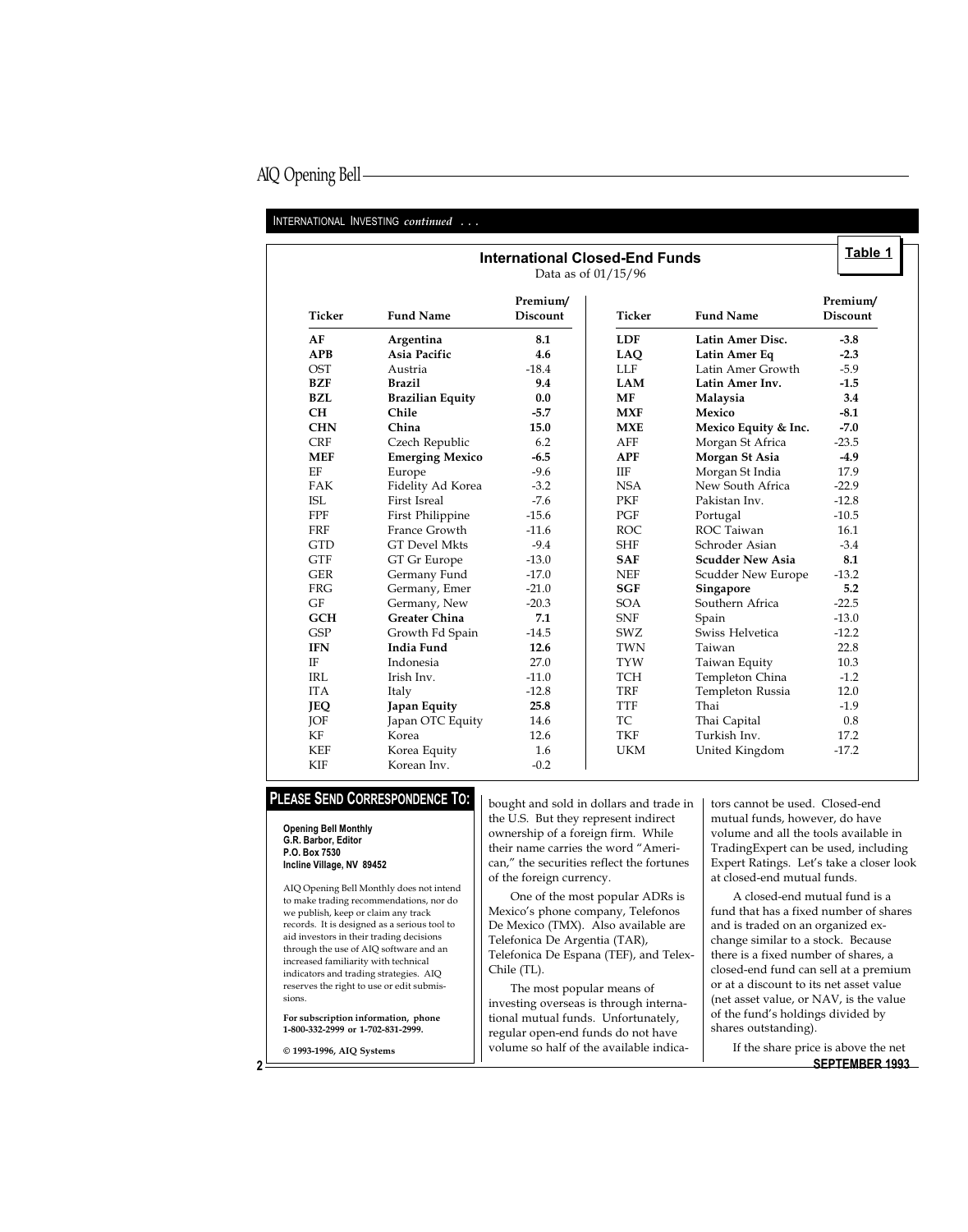AIQ Opening Bell

INTERNATIONAL INVESTING *continued* ...

"premium." The fund is sold at a "discount" when its share price is below its net asset value.

If a fund is sold at a 16% discount, then someone who buys its shares only pays 84 cents for a dollar's worth of securities. Fund discounts and premiums are listed each week in the "Closed-End Funds" section of Barron's.

Some closed-end funds are sold at discounts because of the capital gains on their securities. Capital gains received from trading securities are passed on to the shareholders. For this reason, funds that hold securities that have substantially appreciated usually sell at discounts.

Extremely out-of-line discounts and premiums don't last. They regress to where the fund's NAV is close to the fund's market price (investors who bought the Korea fund at a 150% premium can regrettably testify to this).

The premium or discount of closed-end funds often reflect Wall Street's attitude toward international investing. When most funds sell at a premium, everyone is jumping on the international bandwagon and a top is near. The opposite is true when the funds sell at a discount.

We've assembled a table of many of the international closed-end funds along with their premiums/discounts as of January 15 (Table 1). Some of these funds trade on light volume, and indicator readings and Expert Ratings on daily charts lose validity. We've highlighted in blue type those funds that trade with sufficient volume.

With TradingExpert for Windows, you can build a list of these international funds so they can be easily explored on charts (see page 78 in the User Manual).

SEPTEMBER 1993<br>SEPTEMBER 1993 **3** 3 Figure 1 and Figure 2 show a common theme of many emerging market funds  $-$  they are near longterm support. Displayed are weekly charts of the Latin America Equity



(MF). A few weeks ago, these two funds were trading near their all-time low prices. I first spotted them when they showed higher than average volume on days just before the Christmas holiday (volume is typically light just before a holiday).

The next test for these funds is whether they can better their 1995 high prices, which has typically occurred in the summer months. We'll be watching.  $\blacksquare$ 

David Vomund publishes two advisories for stock and sector fund investing, available by fax or mail. For a free sample of the advisories, phone 702- 831-1544.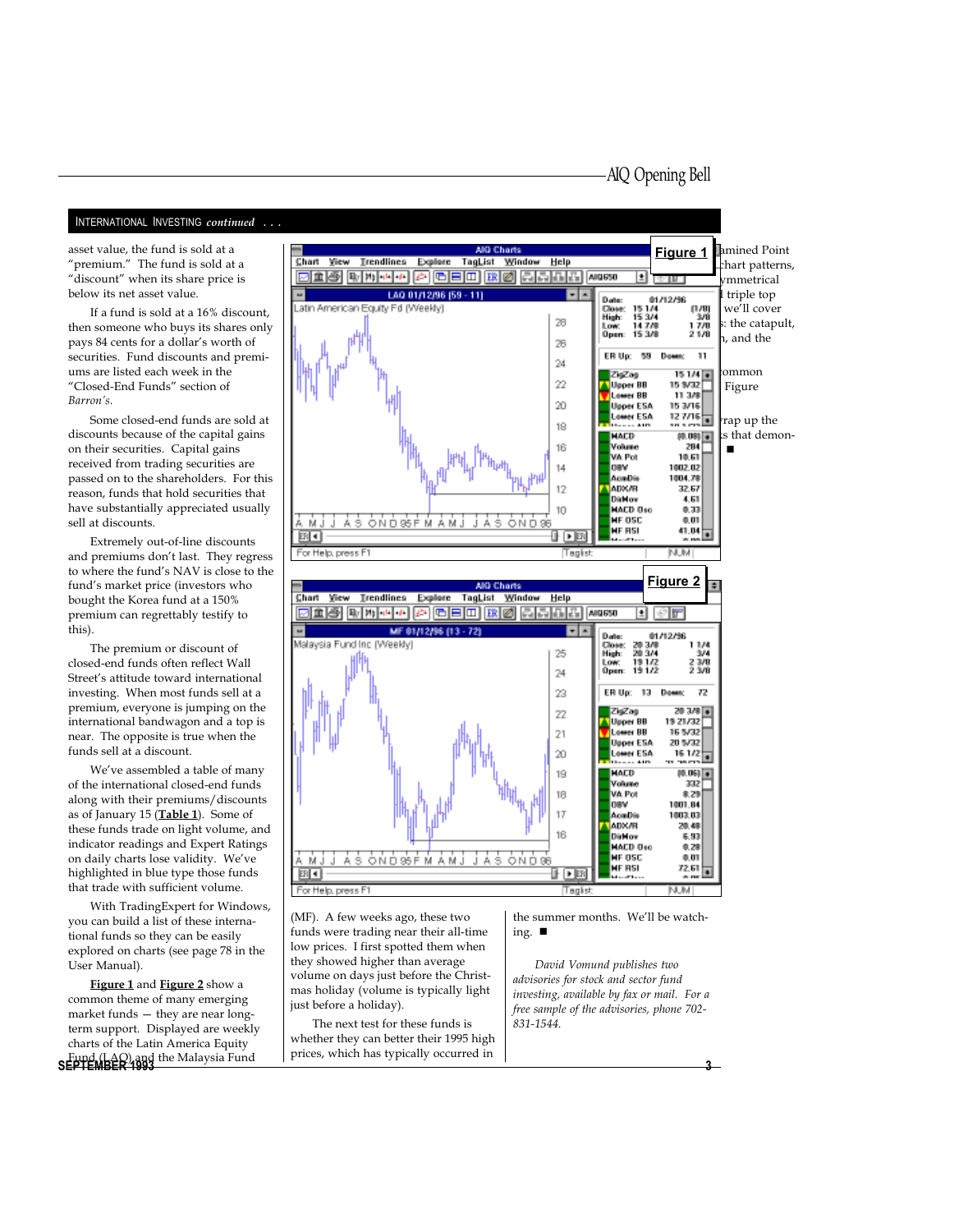#### TOOLS OF THE TRADE

# POINT & FIGURE CHARTING, IV "PUTTING IT ALL TOGETHER"

#### By David Vomund

In our series of articles on the<br>Point & Figure charting technique<br>we've explored the benefits of thi<br>charting method by examining how to n our series of articles on the Point & Figure charting technique, we've explored the benefits of this spot support and resistance levels and chart patterns. We found that chart patterns and support and resistance levels are easier to spot in Point & Figure charts because small price movements are not plotted. It is now time to put our analysis together by spotting multiple patterns in individual stocks.

The best way to learn the Point & Figure technique is to explore a large list of stocks and look for the patterns covered in previous Opening Bell articles. You will find that almost every stock will contain at least one of the patterns we've discussed. When you can spot them historically, you will better be able to identify the patterns as they are developing.

Figure 3 shows the Basic Materials industry group. Remember, the most basic Point & Figure technique is simply to buy when a column of Xs moves higher than a previous column of Xs, and sell when a column of Os moves lower than a previous column of Os. This technique worked very well with the Basic Materials group.





Starting in 1994, the chart shows that the group was on a sell until the summer rally. The next sell was around September and the group remained on a sell until April of 1995. The buy that then appeared carried the group to new highs. Another sell was signaled in the fall and the group is currently on an October buy signal.

As we stated in the previous articles, you can better identify which

> signals will likely be more powerful by learning some pattern recognition. Basic Materials contains several of the patterns that were highlighted in earlier articles. The first pattern that can be seen is the Triple

Top buy signal registered in mid-1994 (see first circle in Figure 3). The second top in this pattern is one box shorter than the previous top but this does not make the pattern invalid.

The next identifiable pattern is the Symmetrical Triangle, seen in early 1995 (second circle in Figure 3). During the formation of this pattern, each rally falls short of the previous rally and each decline reaches a higher low than the previous decline. The buy signal occurs when the group breaks above the pattern.

To best demonstrate how chart patterns are more easily identified using Point & Figure, we charted Basic Materials using traditional bar charts for the period of the Symmetrical Triangle (Figure 4). Can you spot the same pattern using the bar charts?

4 SEPTEMBER 1993 After the Symmetrical Triangle appeared, the Basic Materials group rallied into the spring of 1995 at which time there was a period of consolidation. As the group c<u>onsolidated</u>, a

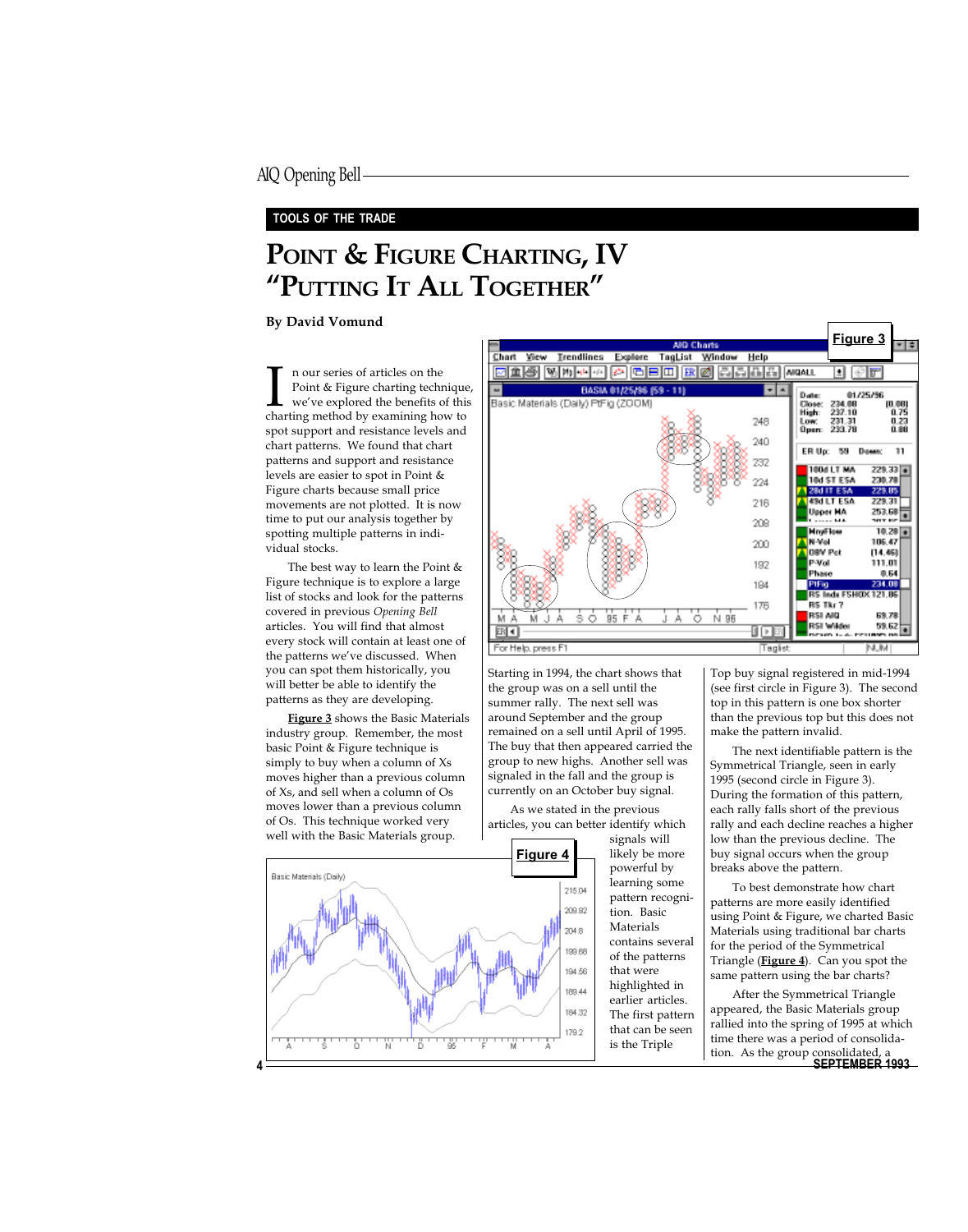#### TOOLS OF THE TRADE continued . . .

textbook Triple Top buy signal was formed (see third circle in Figure 3).

Finally, a Triple Bottom sell signal came in the summer of 1995 (fourth circle, Figure 3). Like the first Triple Top buy signal, the second column of Os came one short of its previous column. This does not make the pattern invalid.

Another example is displayed in Figure 5, a chart of the Dow Jones Industrial Average. There are several easy to identify resistance levels. Notice the periods where the rallies all end at the same level. The early 1995 buy signal came when the Dow broke above a level that acted as resistance on four previous rally attempts.

Again, I encourage those of you who want to learn the technique of Point & Figure charting to explore through a list of stocks trying to identify patterns as we have done here.

TradingExpert for Windows is AIQ's first software product to include Point & Figure charting. As is always the case for first versions, there is room for improvement. Future versions of TradingExpert will allow you to draw trendlines and to save settings for individual stocks. Currently, the default box size is "8," which works fine for most stocks. However, it is too large a number for low priced stocks and too small for high priced stocks.



Our current software does allow different settings for stocks, groups, or indexes. While a box size of "8" is good for most stocks, the box size should be changed for groups and indexes. Depending on how far back your data goes, industry group prices are usually in the \$300 to \$500 range. Ive found that a box size setting of 20 works well for many groups. For indexes, you should determine which index you will be using the most and set the box size accordingly. I found a box size setting of 300 to work well for

the Dow, 30 for the S&P 500, and 75 for the Nasdaq Composite (Note: the actual box size is one/eighth the box size setting).

The Point & Figure charting technique is not designed to eliminate traditional bar charting. Each charting method has its advantages. I hope that through this series of four articles you will be able to take advantage of the Point & Figure technique in your analysis.  $\blacksquare$ 

 $\Gamma$  here is one market timing signal<br>to report this month. AIQ's<br>monetat timing model use is trued a  $05$ market timing model registered a 95 up signal on January 16, just days after the market low.

Looking at the US score (unconfirmed signals) on the Market Log, you could see that the market environment was improving as this signal neared. On the Friday before the buy signal, the US score showed that 90% of the stocks that were registering unconfirmed signals were on the buy side. This number increased to 92% when the market

SEPTEMBER 1993

buy signal was registered (this is on a database of the S&P 500 stocks).

MARKET REVIEW

One reason behind the buy signal is that the Stochastic rose above the 20 line. The Stochastic rarely gives buy signals for securities that are in nice uptrends, but when it does it is typically very effective.

Despite the weakness early in the year, the market was still in a clear uptrend. Connecting a trendline to the market lows dating back to December 94, the Dow was well above the trendline and the S&P 500 fell right to

the trendline. As of this writing (01/ 30/96), the S&P 500 has rallied 3 1/ 2% from the time of the buy signal.

Some people believe January is a good barometer for what the market will do for the remainder of the year. If that is the case, gold will finally wake after a long hibernation. The Gold Mining group is the best performer along with securities in emerging markets. We have also experienced greater market volatility.  $\blacksquare$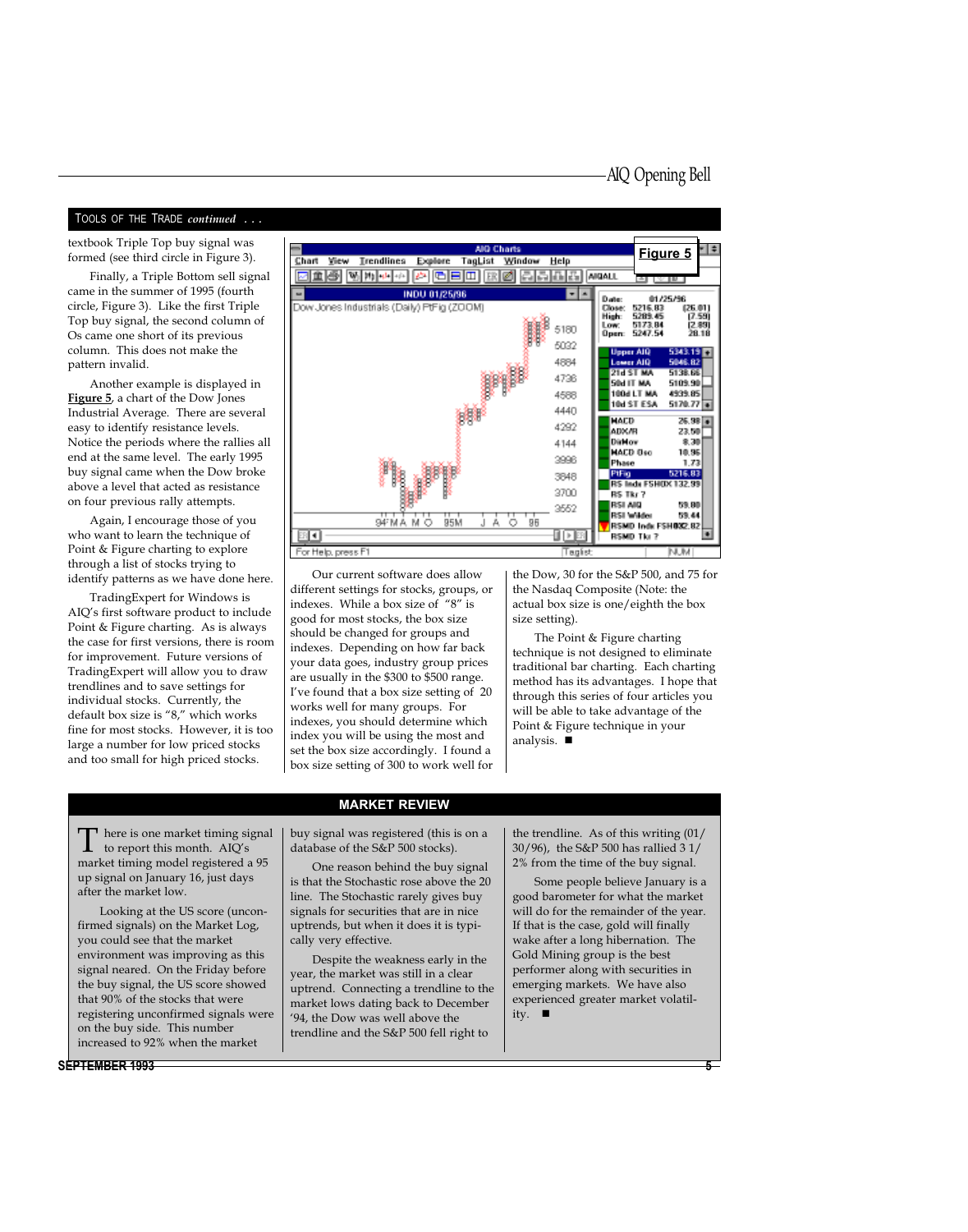### AIQ Opening Bell

#### WINDOWS COMMENTARY

# **SECTOR CORRELATION USING** MATCHMAKER FOR WINDOWS

STEVE HILL

In this series of *Opening Bell*<br> *Monthly* articles, I have discussed<br>
how to use MatchMaker correla-<br>
tions to better organize a group/sector n this series of Opening Bell Monthly articles, I have discussed how to use MatchMaker correlastructure. I have used the AIQ 1500 as an example and, in last month's issue, placed correlated stocks into groups. This month, I will take you through the process of organizing the groups into correlated sectors.

The current status of correlating the AIQ 1500 group/sector structure is as follows:

1) All groups contain correlated stocks only.

2) Uncorrelated stocks remain unassigned.

3) Groups with no correlated stocks have been deleted from the structure.

4) Remaining groups are still

#### By Steve Hill<br>
Figure 6 Match? Date: ⊠ Use weekly data Last  $\left| \bullet \right| \bullet$ First  $\boxtimes$  Remove Market Index influ 11/01/94  $11/01/95$ Index: SPX  $\pmb{\pm}$  $\boxtimes$  Limit Source B to components of Source A Source A Source B  $\bigcirc$  Master Ticker List  $\bigcirc$  Master Ticker List **O** List **MTCH1500**  $\boxed{\pm}$ *O* List: **MTCH1500** 团 TD.  $\bigcirc$  Ticker:  $\bigcirc$  Ticker: Source B Typ Source A Typ  $\Box$  Stocks  $\square$  Stocks  $\square$  Warrants  $\square$  Warrants  $\Box$  Futures  $\square$  Futures  $\Box$  Mutual Funds  $\Box$  Mutual Funds  $\Box$  Indexes  $\Box$  Indexes  $\square$  Markets  $\overline{\Box}$  Markets  $\square$  Groups  $\boxtimes$  Groups ⊠ Sectors  $\Box$  Sectors Portfolio Groups Portfolio Groups Mutual Fund Group Mutual Fund Group  $0K$ Cancel Help Reach

┓

assigned to their original AIQ 1500 sectors.

5) The AIQ 1500 sectors are computed using just the correlated groups.

| <b>MatchMaker Report</b><br><b>Sort In Ascending Order</b><br><b>Source A Ticker:</b><br><b>BM-X - Basic Materials</b><br>description<br>corr. Source B<br>A115<br>Paper & Paper Products<br>BM-X<br>787<br>$CNC-X$<br>Metal Ores-Misc<br>A102<br>728<br>$CVC-X$<br><b>A138</b><br>Steel-Specialty Allous<br>724<br>ENE-X<br>A137<br>Steel-Producers<br>716<br>$FIM-X$<br>Metal Ores-Non Ferrous<br>A103<br>713<br>$IMD-X$<br>A028<br>Chemicals-Specialty<br>691<br>$TEC-X$<br>A827<br><b>Chemicals-Plastic</b><br>608<br><b>Chemicals-Basic</b><br>UTY-X<br>A026<br>531<br>373<br>Metal Ores-Gold<br>A181 | limits the correlation to groups that are                                                                                                                                                                                                                                                                                                                                                                                                                                                                                                                                                                                                                                                                            |
|------------------------------------------------------------------------------------------------------------------------------------------------------------------------------------------------------------------------------------------------------------------------------------------------------------------------------------------------------------------------------------------------------------------------------------------------------------------------------------------------------------------------------------------------------------------------------------------------------------|----------------------------------------------------------------------------------------------------------------------------------------------------------------------------------------------------------------------------------------------------------------------------------------------------------------------------------------------------------------------------------------------------------------------------------------------------------------------------------------------------------------------------------------------------------------------------------------------------------------------------------------------------------------------------------------------------------------------|
|                                                                                                                                                                                                                                                                                                                                                                                                                                                                                                                                                                                                            | components of a given sector. Results                                                                                                                                                                                                                                                                                                                                                                                                                                                                                                                                                                                                                                                                                |
| View Settings<br>Data Manager<br>Print<br>Help<br>Chart<br><b>OK</b>                                                                                                                                                                                                                                                                                                                                                                                                                                                                                                                                       | of the correlation are seen in Figure 7.<br>Before removing any uncorrelated<br>groups from the AIQ 1500 sectors, I<br>had to create a new sector where I<br>could insert them intact. I named this<br>new sector UNCORR. Groups with<br>correlations below the 500 level were<br>removed from their current sectors and<br>inserted in this UNCORR sector.<br>Unlike the correlation at the group<br>level, sectors removed from the<br>structure cannot be inserted into a<br>different list without the sectors losing<br>their "children." However, they can be<br>inserted back into the same list and still<br>retain their "children." This process<br>must be completed without exiting the<br>Data Manager. |
| Ready                                                                                                                                                                                                                                                                                                                                                                                                                                                                                                                                                                                                      | <b>SEPTEMBER 1993</b>                                                                                                                                                                                                                                                                                                                                                                                                                                                                                                                                                                                                                                                                                                |

6) Groups within a given AIQ 1500 sector are not correlated to each other.

For the final phase of the correlation process, I first ran the MatchMaker strategy shown in **Figure 6**. Notice that the option Limit Source B to components of Source A is selected. This option limits the correlation to groups that are components of a given sector. Results of the correlation are seen in **Figure 7**.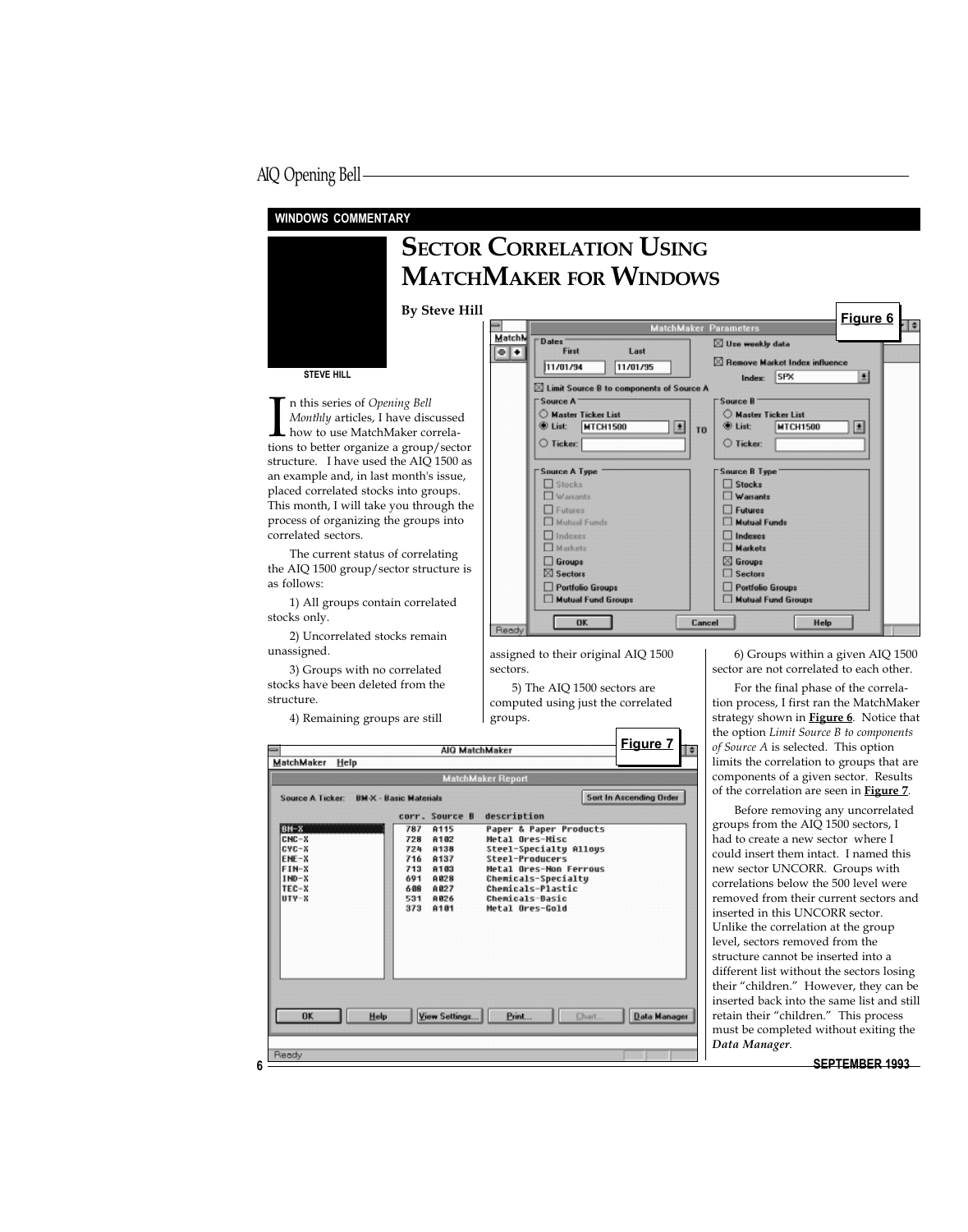#### WINDOWS COMMENTARY continued ..

into the list in a new location, the message in **Figure 8** appears. This message is misleading. Simply click the Yes button whenever you see it.

After moving all uncorrelated groups to the new sector, the AIQ 1500 group\sector structure was recomputed, and MatchMaker was used to correlate all sectors against all groups. This achieved two things. First, the newly correlated sectors were checked to ensure that the remaining assigned groups still correlated. Second, any of the uncorrelated groups that were placed within the UNCORR sector were compared against these newly correlated sectors. Through this process, I found six groups in the UNCORR sector that correlated well with other sectors. These groups were moved into the appropriate sectors in the same manner as before.

Finally, I was left with 70 groups in the UNCORR sector. I recomputed this sector and ran MatchMaker to correlate all groups within UNCORR to their sector. Because the sector was skewed by the large number of uncorrelated groups, only two groups within UNCORR showed good correlation to the sector.

Therefore, I formed a new sector composed of only the most highly correlated groups from the UNCORR sector. This new sector, which I called MISCELL, initially contained the top six groups (six highest correlations regardless of correlation level). This sector was then computed, and the groups with low correlation removed. The process of running MatchMaker on a Miscellaneous sector composed of six fairly well correlated groups resulted in five groups with good correlation (Figure 9).

To double check my work, I ran MatchMaker to correlate all groups in the new AIQ 1500 list to their parent sectors. Resulting correlated sectors contained nearly 70 groups. However, there were 56 groups that did not correlate well to any of the AIQ 1500 sectors.  $\blacksquare$ 

SEPTEMBER 1993